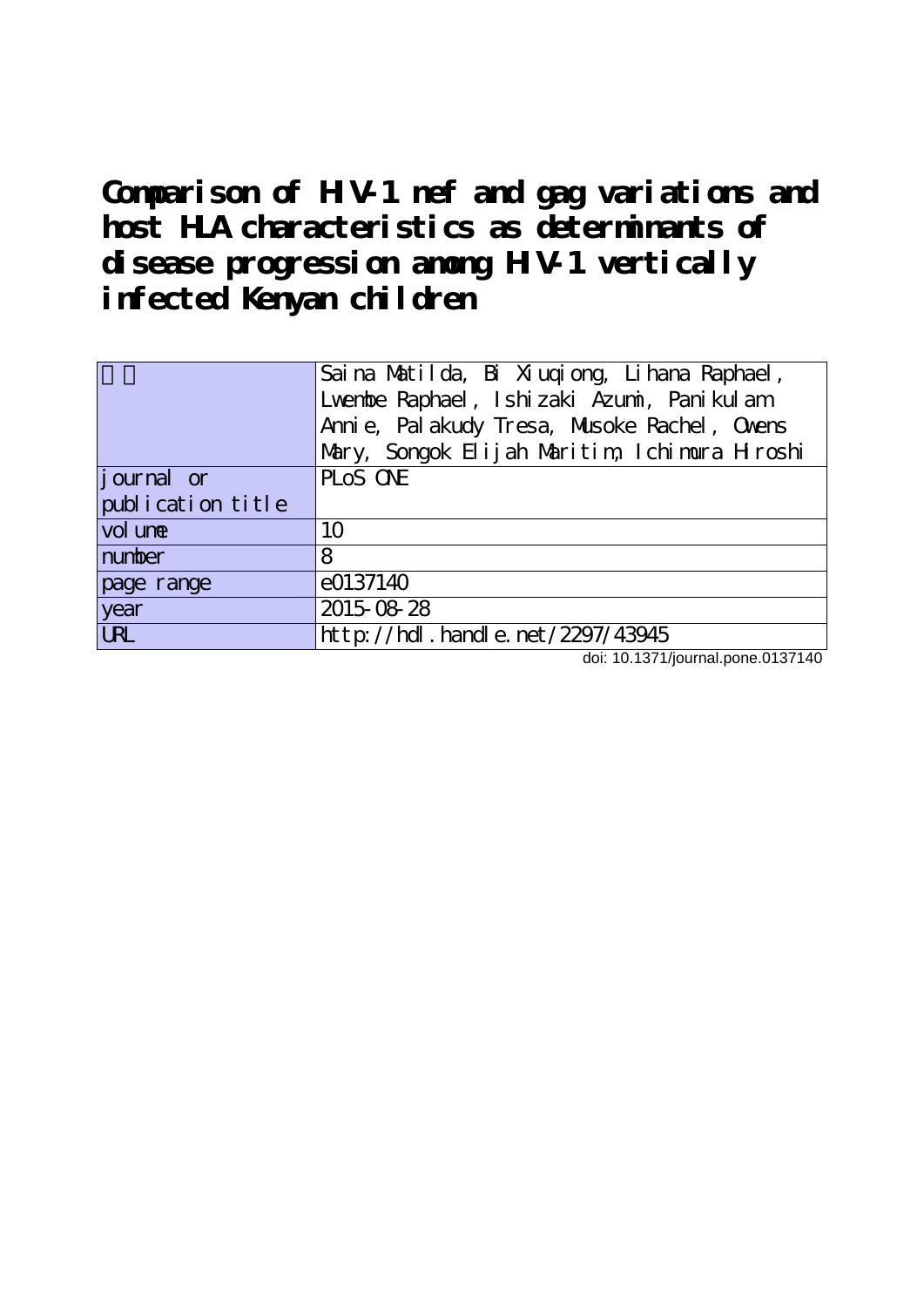

# **G** OPEN ACCESS

Citation: Saina MC, Bi X, Lihana R, Lwembe R, Ishizaki A, Panikulam A, et al. (2015) Comparison of HIV-1 nef and gag Variations and Host HLA Characteristics as Determinants of Disease Progression among HIV-1 Vertically Infected Kenyan Children. PLoS ONE 10(8): e0137140. doi:10.1371/ journal.pone.0137140

Editor: Clive M. Gray, University of Cape Town, SOUTH AFRICA

Received: April 21, 2015

Accepted: August 12, 2015

Published: August 28, 2015

Copyright: © 2015 Saina et al. This is an open access article distributed under the terms of the [Creative Commons Attribution License,](http://creativecommons.org/licenses/by/4.0/) which permits unrestricted use, distribution, and reproduction in any medium, provided the original author and source are credited.

Data Availability Statement: All relevant data except for the sequence data are within the paper. The GenBank accession numbers for the sequences are KR020056-KR020159.

Funding: This work was supported by JSPS Grantin-Aid for Scientific Research (23406013) [\(https://](https://www.jsps.go.jp/english/e-grants/) [www.jsps.go.jp/english/e-grants/\)](https://www.jsps.go.jp/english/e-grants/).

Competing Interests: The authors have declared that no competing interests exist.

RESEARCH ARTICLE

# Comparison of HIV-1 nef and gag Variations and Host HLA Characteristics as Determinants of Disease Progression among HIV-1 Vertically Infected Kenyan Children

Matilda Chelimo Saina<sup>1</sup>, Xiuqiong Bi<sup>1</sup>\*, Raphael Lihana<sup>2</sup>, Raphael Lwembe<sup>2</sup>, Azumi Ishizaki<sup>1</sup>, Annie Panikulam<sup>3</sup>, Tresa Palakudy<sup>3</sup>, Rachel Musoke<sup>4</sup>, Mary Owens<sup>3</sup>, Elijah Maritim Songok<sup>2</sup>, Hiroshi Ichimura<sup>1</sup>\*

1 Department of Viral Infection and International Health, Graduate School of Medical Sciences, Kanazawa University, Kanazawa, Japan, 2 Center for Virus Research, Kenya Medical Research Institute, Nairobi, Kenya, 3 Nyumbani Children's home, Nairobi, Kenya, 4 Department of pediatrics, University of Nairobi, Nairobi, Kenya

\* ichimura@med.kanazawa-u.ac.jp (HI); bixiuqio@staff.kanazawa-u.ac.jp (XB)

# Abstract

## **Objectives**

Disease progression varies among HIV-1-infected individuals. The present study aimed to explore possible viral and host factors affecting disease progression in HIV-1-infected children.

## Methods

Since 2000, 102 HIV-1 vertically-infected children have been followed-up in Kenya. Here we studied 29 children (15 male/14 female) who started antiretroviral treatment at <5 years of age (rapid progressors; RP), and 32 (17 male/15 female) who started at >10 years of age (slow progressors; SP). Sequence variations in the HIV-1 gag and nef genes and the HLA class I-related epitopes were compared between the two groups.

#### **Results**

Based on nef sequences, HIV-1 subtypes A1/D were detected in 62.5%/12.5% of RP and 66.7%/20% of SP, with no significant difference in subtype distribution between groups ( $p =$ 0.8). In the ten Nef functional domains, only the  $PxxP_3$  region showed significantly greater variation in RP (33.3%) than SP (7.7%,  $p = 0.048$ ). Gag sequences did not significantly differ between groups. The reportedly protective HLA-A alleles, A\*74:01, A\*32:01 and A\*26, were more commonly observed in SP (50.0%) than RP (11.1%,  $p = 0.010$ ), whereas the reportedly disease-susceptible HLA-B\*45:01 was more common in RP (33.3%) than SP  $(7.4\%$ ,  $p = 0.045)$ . Compared to RP, SP showed a significantly higher median number of predicted HLA-B-related 12-mer epitopes in Nef (3 vs. 2, p = 0.037), HLA-B-related 11 mer epitopes in Gag (2 vs. 1,  $p = 0.029$ ), and HLA-A-related 9-mer epitopes in Gag (4 vs. 1,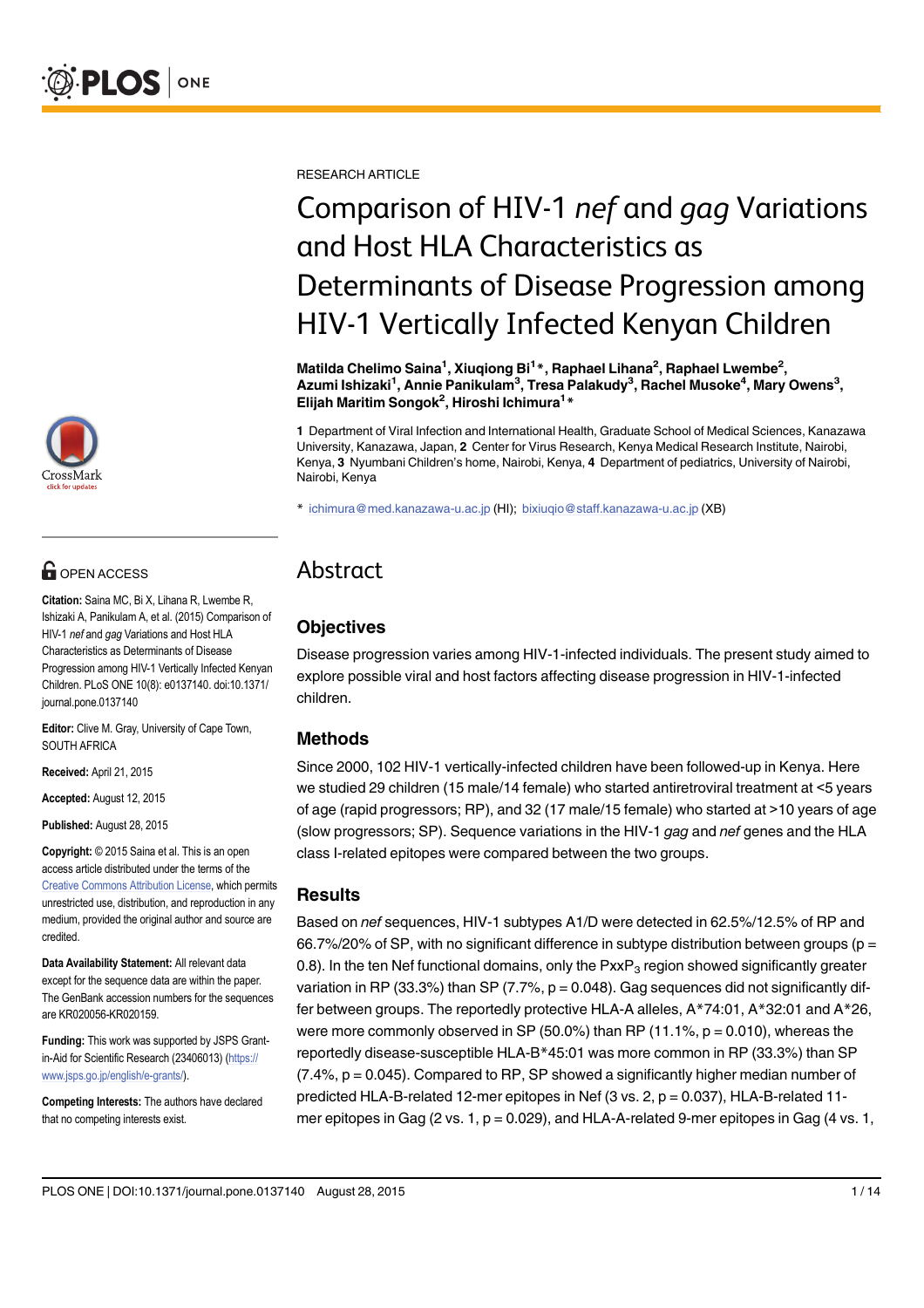$p = 0.051$ . SP also had fewer HLA-C-related epitopes in Nef (median 4 vs. 5,  $p = 0.046$ ) and HLA-C-related 11-mer epitopes in Gag (median 1 vs. 1.5,  $p = 0.044$ ) than RP.

#### **Conclusions**

Compared to rapid progressors, slow progressors had more protective HLA-A alleles and more HLA-B-related epitopes in both the Nef and Gag proteins. These results suggest that the host factor HLA plays a stronger role in disease progression than the Nef and Gag sequence variations in HIV-1-infected Kenyan children.

#### Introduction

Following HIV-1 infection, the disease progression rate varies among individuals. It typically takes about 8–10 years to progress from HIV-1 infection to AIDS development; however, some individuals described as "rapid progressors" develop symptoms within the first 3–5 years post-infection. Other individuals, termed "slow progressors" or "long-term non-progressors" (LTNP) remain asymptomatic for over 10 years without anti-retroviral treatment (ART) [1, 2]. Compared to adults, children infected with HIV-1 generally progress to AIDS faster, with children in sub-Saharan Africa progressing faster than those in developed countries  $[3, 4]$ . However, in some cases, children have remained asymptomatic through childhood into adolescence without treatment [5, 6]. Several host and viral factors reportedly play roles in disease progression  $[1, 7, 8]$ , but such findings remain inconclusive especially in the pediatric population.

Genetic analyses have shown that some LTNP are infected with attenuated strains of HIV-1 that harbor mutations—ranging from single-nucleotide polymorphisms (SNPs) to large deletions—in HIV-1 structural, regulatory, and accessory genes, such as *gag* and *nef* [9]. Individuals infected with defective nef strains have shown slower disease progression [9, 10, 11]. Similarly, in the gag gene, some polymorphisms have been reported to be associated with disease progression  $[12, 13]$ . However, a few studies in LTNP or "elite controllers" showed no gross genetic defects or common amino acid changes in most of the HIV-1 coding genes [14, 15]. Thus, it remains to be verified whether mutations in the nef and gag genes play an important role in disease progression, and how this association is influenced by other viral and host factors. Cytotoxic T lymphocytes (CTLs) directed against Gag reportedly correlate with improved clinical markers of disease progression  $[16–18]$ , thus, supporting possible associations between both viral and host factors in disease progression.

Host factors implicated in disease progression include chemokine receptors (e.g., CCR5) [19], human leukocyte antigen (HLA) alleles, and single nucleotide polymorphisms [20–22]. Some HLA alleles (e.g.,  $A^*74:01$  and  $B^*42:01$ ) are associated with slower disease progression, whereas other HLA alleles (e.g.,  $B*53:01$  and  $B*45:01$ ) are associated with accelerated progression to AIDS [20, 23]. However, the distributions and the effects of these HLA alleles vary among different populations  $[20, 24, 25]$ . Each HLA class I molecule binds a unique set of peptides, and thus has the ability to present a discrete set of antigenic peptides. Therefore, the HLA class I genotype dictates the repertoire of CTL responses that an individual is able to mount, which translates into different abilities to respond to an HIV infection [26, 27].

In Kenya, we have longitudinally followed-up HIV-1 vertically infected children since the year 2000—including quarterly monitoring of CD4<sup>+</sup> T-cell counts and biannual monitoring of plasma viral load. We have identified rapid and slow progressors among them and reported the HIV-1 co-receptor switch in these two groups [28]. In the present study, to elucidate the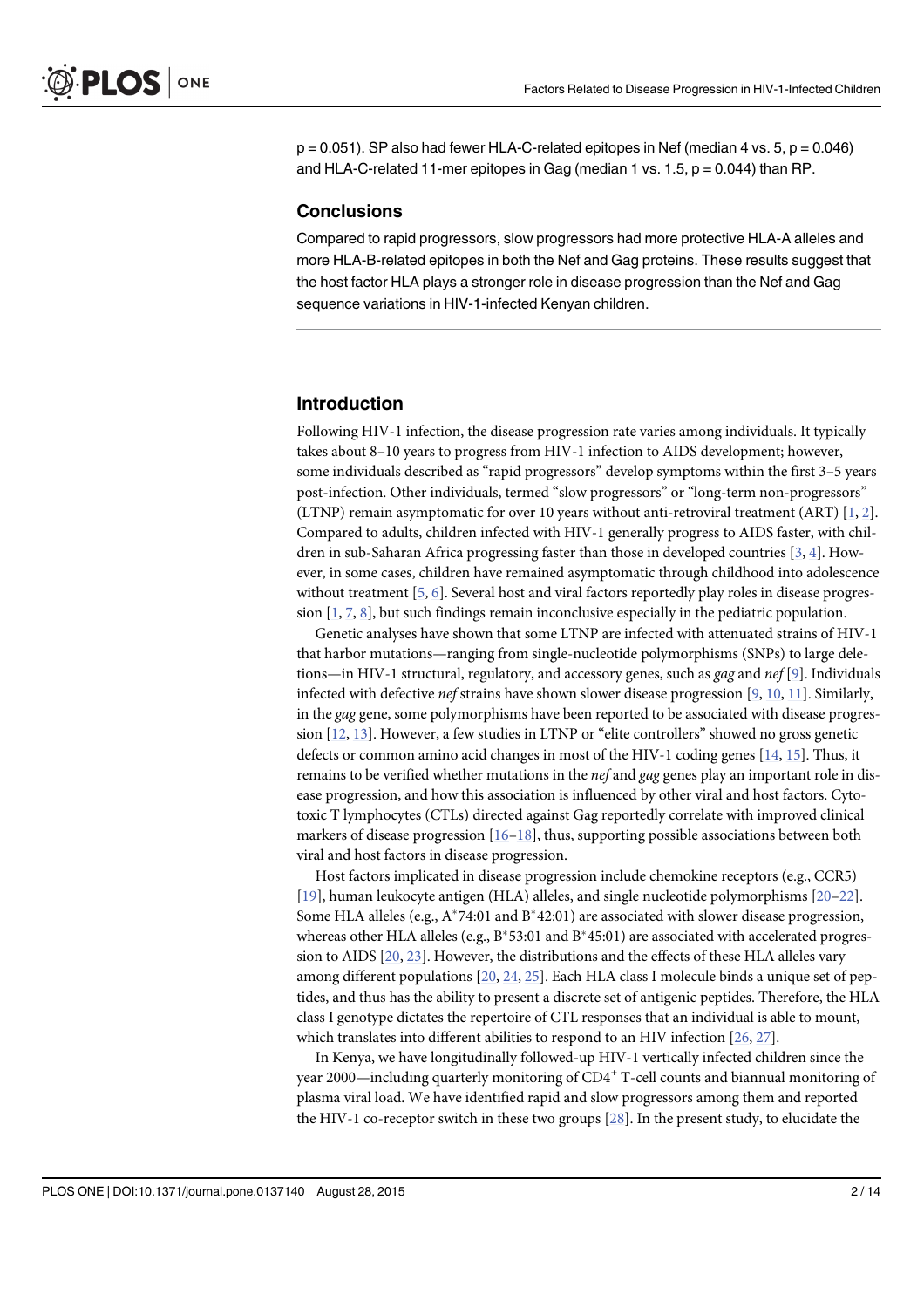#### Table 1. Characteristics of the subjects.

| <b>Characteristics</b>     |                                  | Rapid ( $N = 29$ ) | Slow $(N = 32)$  | p value      |
|----------------------------|----------------------------------|--------------------|------------------|--------------|
| Gender                     | Male:Female                      | 15:14              | 17:15            |              |
| At sampling                | Age (years)                      | $4.6(0.9 - 12.8)$  | $12.5(7.7-26.1)$ |              |
|                            | VL (Log <sub>10</sub> copies/ml) | $4.7(2.6 - 5.7)$   | $4.5(2.6 - 5.6)$ |              |
|                            | CD4 (cells/µl)                   | 844 (6-2000)       | 530 (165-1202)   |              |
|                            | Number on ART (%)                | 25 (86.2%)         | 9(28.1%)         |              |
|                            | *ART duration (years)            | $1.8(0.1 - 8.0)$   | $2.3(0.2 - 8.3)$ |              |
| <b>HIV subtypes by Nef</b> |                                  | $n = 24$           | $n = 30$         | 0.795        |
|                            | A1                               | 15 (62.5%)         | 20 (66.7%)       | 0.752        |
|                            | D                                | 3(12.5%)           | 6(20%)           | 0.715        |
|                            | $\mathsf{C}$                     | $\mathbf 0$        | $3(10\%)$        | 0.245        |
|                            | G                                | $1(4.2\%)$         | $\mathbf 0$      | 0.444        |
|                            | CRF02                            | 1(4.2%)            | $\mathbf 0$      | 0.444        |
|                            | CRF10                            | $1(4.2\%)$         | $\mathbf 0$      | 0.444        |
|                            | $D-A1$                           | 3(12.5%)           | 1(3.3%)          | 0.312        |
| <b>HIV subtypes by Gag</b> |                                  | $n = 21$           | $n = 29$         | 0.873        |
|                            | A1                               | 16 (76.2%)         | 20 (69.0%)       | 0.572        |
|                            | D                                | 2(9.5%)            | 4(13.8%)         | $\mathbf{1}$ |
|                            | $\mathsf{C}$                     | 0                  | 4(13.8%)         | 0.129        |
|                            | G                                | 1(4.8%)            | $\mathbf 0$      | 0.420        |
|                            | CRF02                            | 1(4.8%)            | $\mathbf 0$      | 0.420        |
|                            | $D-A1$                           | 1(4.8%)            | 1(3.4%)          |              |

Values: median (range); VL: HIV viral load; P values: by Chi- square test or Fisher's exact test \*ART duration: only for children on ART

doi:10.1371/journal.pone.0137140.t001

factors related to disease progression, we compared sequence variations in the HIV-1 gag and nef genes between the rapid and slow progressors. We further investigated the presence of reported protective or disease-susceptible HLA types and the predicted HLA class I binding capability of the Gag and Nef epitopes between the two groups.

#### Methods

#### Study subjects

A population of HIV-1 vertically-infected children residing in Nyumbani children's home in Nairobi, Kenya, has been followed up since 2000 [28–30]. This group included 102 children whose clinical and laboratory records were available and plasma and buffy coat samples were stored. These children were classified into four groups: (1) rapid progressors, who started ART prior to 5 years of age with CD4<sup>+</sup>T-cell counts of  $<$  500 cells/ $\mu$ l or clinical events (n = 29); (2) medium/normal progressors, who started ART at 5–9 years of age  $(n = 41)$ ; (3) slow progressors, who started ART at  $\geq$  10 years of age with CD4<sup>+</sup> T-cell counts of  $>$ 200 cells/µl (n = 23); and (4) LTNPs, who started ART or who did not yet need ART at  $\geq$ 15 years of age (n = 9). The present study included only two groups (Table 1): the rapid progressors (as described above) and the slow progressors and LTNPs who were considered as a single group termed "slow progressors" (n = 32). The characteristics of the two groups at sampling are shown in  $Table 1$ . Among them 25 (86.2%) rapid progressors and 9 (28.1%) slow progressors were on ART. The earliest-available stored plasma samples, regardless of the treatment status, were used, with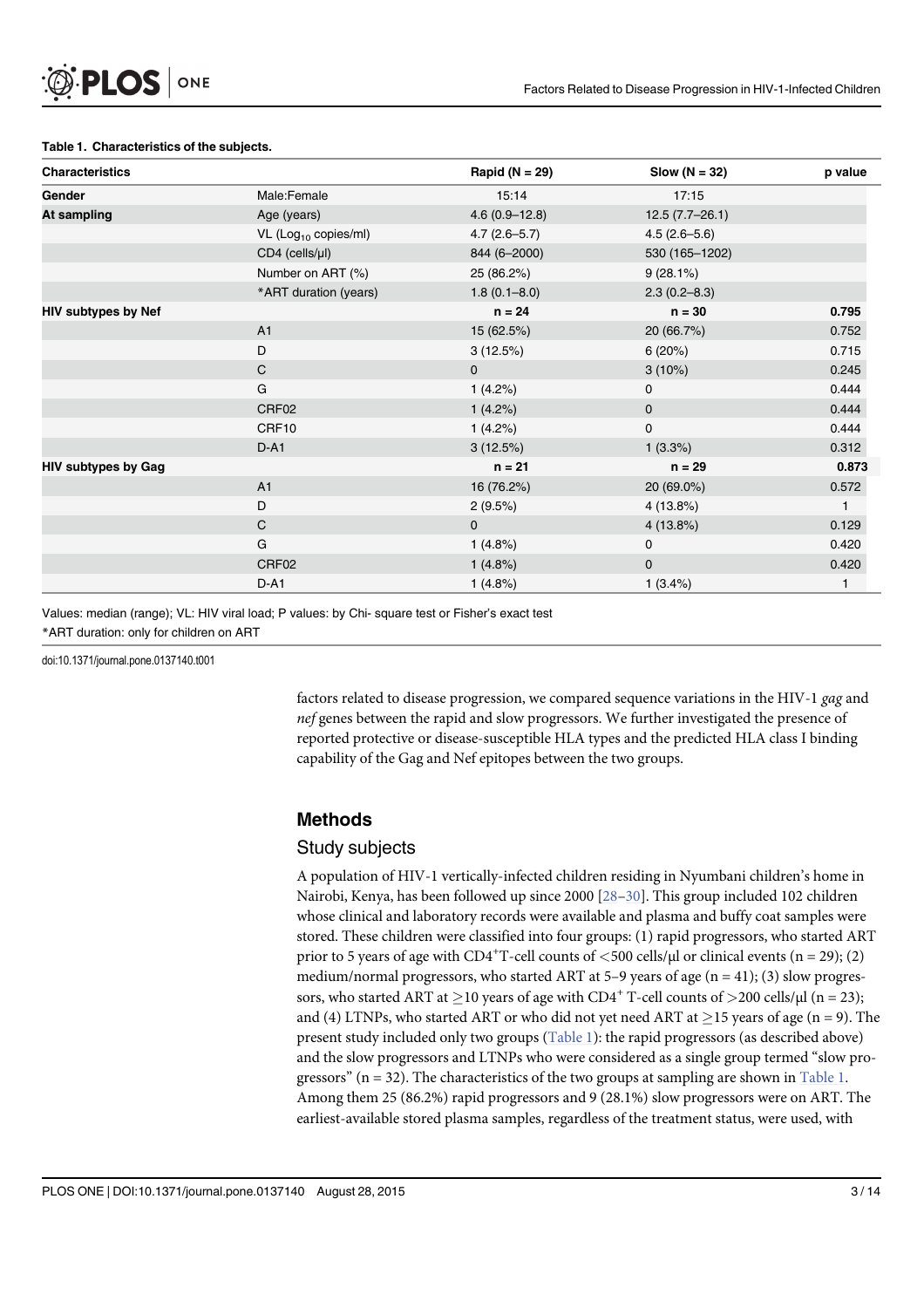#### Table 2. The number of cases in each analysis.

| <b>Items</b>                |            |       | Rapid ( $N = 29$ ) | Slow $(N = 32)$ |
|-----------------------------|------------|-------|--------------------|-----------------|
| Sequences available         | nef        |       | 24                 | 30              |
|                             | gag        |       | 21                 | 29              |
| <b>Variation analysis</b>   | Nef        |       | 18                 | 26              |
|                             | Gag        |       | 18                 | 24              |
| <b>HLA class I genotype</b> | HLA-A      |       | 18                 | 28              |
| available                   | HLA-B      |       | 18                 | 27              |
|                             | HLA-C      |       | 13                 | 23              |
| <b>Epitope analysis</b>     | <b>Nef</b> | HLA-A | 16                 | 26              |
|                             |            | HLA-B | 16                 | 25              |
|                             |            | HLA-C | 13                 | 21              |
|                             | Gag        | HLA-A | 14                 | 25              |
|                             |            | HLA-B | 14                 | 24              |
|                             |            | HLA-C | 12                 | 20              |

Variation analysis: only HIV-1 subtype A1 and D were included. Epitope analysis: only cases with both HLA class I genotype and Nef or Gag sequences

doi:10.1371/journal.pone.0137140.t002

sample collection dates ranging from 2000 to 2011. The number of the subjects included in each analysis varied depending on data availability, as shown in Table 2 and S1 Table.

This study proposal was approved by the ethical committees of Kenya Medical Research Institute (SSC No. 780 and 2340), Kenya, and Kanazawa University (No. 122), Japan. A written informed consent was obtained from the caretaker board of the children's home.

#### Analyses of HIV-1 nef and gag genes

Viral RNA was extracted from 100-μl plasma samples using the SMITEST EX-R&D nucleotide extraction kit (Genome Science Laboratories, Fukushima, Japan) following the manufacturer's instructions. One-step RT-PCR was performed with region-specific primers using the Super-Script III One-step RT-PCR system with Platinum Taq DNA polymerase (Invitrogen, Carlsbad, CA). For nested PCR, KOD FX (Toyobo, Osaka, Japan) was used to amplify the HIV-1 nef gene, and PrimeSTAR HS DNA polymerase (Takara, Shiga, Japan) for the HIV-1 gag gene.

The nef gene was amplified using two outer primers, Nef5-1e F1 (GTGCCTCTTCAGCTA CCACCG; 8513–8533, nucleotide positions according to HXB2) and Nef3-3e R1 (AGCATCT GAGGGTTAGCCACT; 9488–9508), and two inner primers, Nef5-1e F2 (TGGACAGAYAG GGTTATAGAA; 8698–8717) and Nef3-7e R2 (CACCTCCCCTGGAAAGTCCCC; 9448– 9468) [31]. The gag gene was amplified using two outer primers, MSF12B F1 (AAATCTCTA GCAGTGGC- GCCCGAACAG; 622–649) and BJPOL3 R1 (GTTGACAGGTGTAGGTCCT AC; 2481–2501), and two inner primers, NewGagfw2 F2 (TCTCTCGACGCAGGACT-CGGCTT; 682–704) and SP3AS R2 (CCTCCAATTCCCCCTATCATTTTTGG; 2382–2407) [32].

RT-PCR conditions were as follows: 30 min at 55°C and 2 min at 94°C; then 40 cycles of 20 sec at 94°C, 30 sec at 52°C for the nef gene or 58°C for the gag gene, and 1 min at 68°C; and a final extension of 5 min at 68°C. The nested PCR conditions for the nef gene were as follows: one cycle at 94°C for 2 min; followed by 40 cycles of 98°C for 10 sec, 53°C for 30 sec, and 68°C for 1 min; with a final extension at  $68^{\circ}$ C for 5 min. Nested PCR conditions for the *gag* gene included 98°C for 2 min; and then 40 cycles of 98°C for 10 sec, 58°C for 30 sec, and 72°C for 1 min; followed by a final extension at 72°C for 5 min. The amplified products were detected by agarose gel electrophoresis with ethidium bromide staining. Next, direct sequencing of the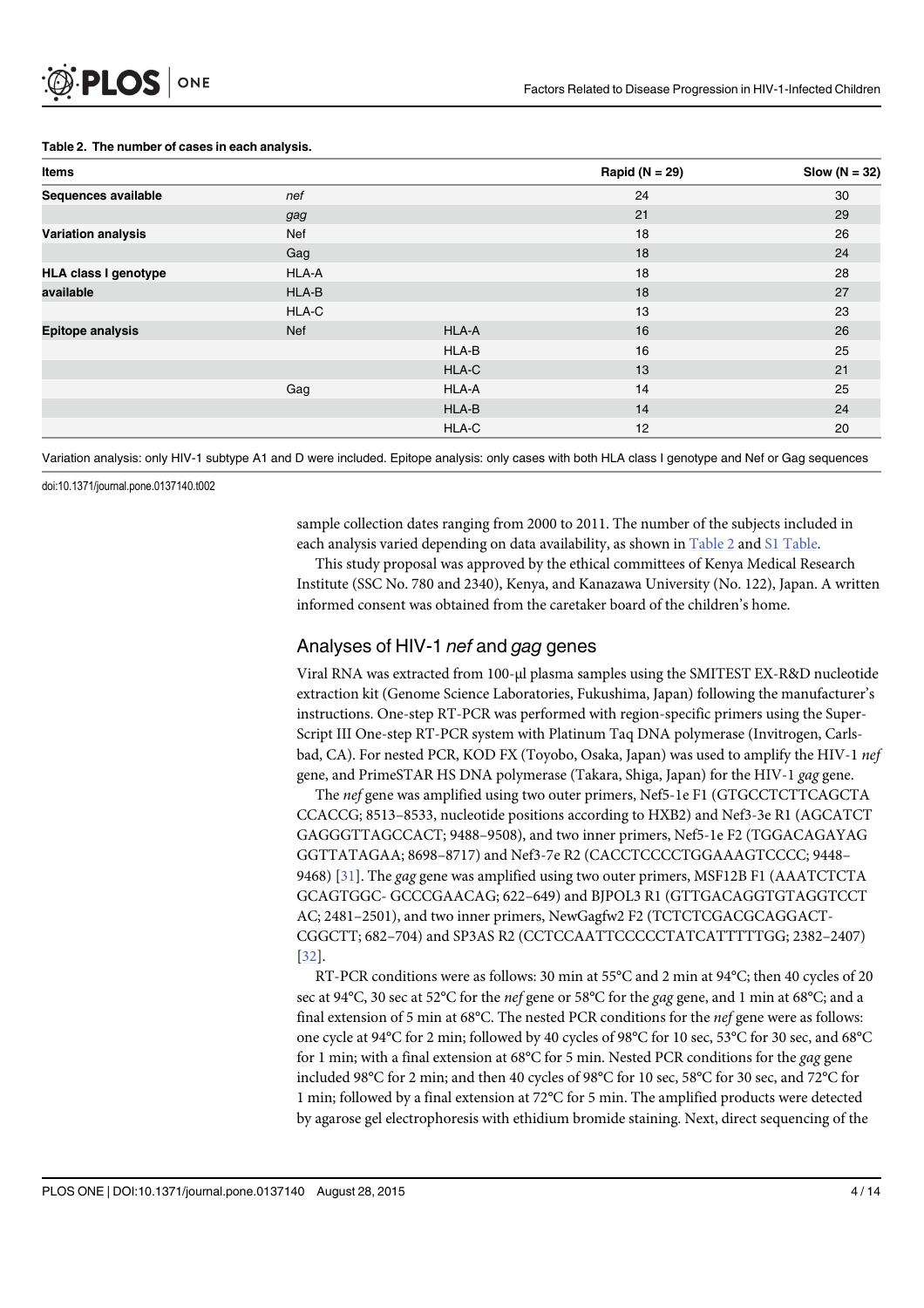amplified products of the *nef* and gag regions was performed using Big Dye Terminator v1.1 on the ABI PRISM 3130 Genetic Analyzer, or the 3500XL sequencer (Applied Biosystems). A few amplified samples could not be directly sequenced and were instead subjected to clonal sequencing using the TOPO TA kit (Invitrogen) [29].

The generated sequences were edited using GENETYX software Ver.9 (GENETYX Corporation, Japan), and HIV subtype was determined using the NCBI genotyping tool [\(http://www.](http://www.ncbi.nlm.nih.gov/projects/genotyping/formpage.cgi) [ncbi.nlm.nih.gov/projects/genotyping/formpage.cgi\)](http://www.ncbi.nlm.nih.gov/projects/genotyping/formpage.cgi). The sequences were aligned and translated to amino acids using Mega 5.0 software (<http://www.megasoftware.net/index.php>). We screened for amino-acid variations in the already defined Nef [33] and Gag [34] functional domains, and for deletions and insertions perturbing the open reading frames, and we compared these anomalies between the rapid and slow progressors. To align the HIV-1 subtype A1 sequences, we used the reference sequence AF457052 for Nef and AF004885 for Gag. For subtype D, U88824 was used for both proteins.

The GenBank accession numbers for these sequences are KR020056-KR020159.

### HLA class I typing

Genomic DNA was extracted from the children's buffy coat samples using the QIAamp DNA Blood Mini Kit (QIAGEN Sciences, MD, USA) following the manufacturer's instructions. HLA-A,-B, and-C genotypes were determined using the Luminex assay system and HLA typing kits (WakFlow HLA Typing kits, Wakunaga, Hiroshima, Japan) at the Kyoto HLA Laboratory, Kyoto Japan. The protective and disease-susceptible HLA class I alleles were defined according to previous reports [20, 23].

#### HLA class I epitope prediction

The obtained Nef and Gag amino-acid sequences were used to assess the number of predicted epitopes recognized by the HLA-A,-B, and-C alleles via an in silico method using the Immune Epitope Database (IEDB) MHC (Major histocompatibility complex) Binding prediction tool [\(http://tools.immuneepitope.org/main/html/tcell\\_tools.html](http://tools.immuneepitope.org/main/html/tcell_tools.html)). For the HLA-binding epitope prediction, we selected all lengths in the IEDB (8–14 amino acids). Only high-affinity binding peptides (IEDB percentile rank  $\leq$  0.5) were considered as epitopes. The number of epitopes recognized by each subject was calculated by summing all of the epitopes recognized by all of the HLA alleles, only counting once any epitope fragment shared by multiple HLA molecules [27].

#### Statistical analysis

The Chi-square test or Fisher's exact probability test was used to compare the HIV subtype distribution, the amino-acid differences in the Nef and Gag sequences, and the HLA distribution between the rapid and slow progressors. The Mann-Whitney U test was used to compare the predicted HLA-binding epitopes. All analyses were performed using the SPSS programs (IBM SPSS statistics 19). A p value of  $\langle 0.05 \rangle$  was considered to be statistically significant.

#### **Results**

#### HIV-1 subtype distributions

HIV-1 subtypes were analyzed based on the nef and gag gene sequences ( $Table 1$  and  $SI$ Table). The most prevalent HIV-1 subtype among rapid and slow progressors was subtype A1 (15/24, 62.5% and 20/30, 66.7% based on nef, and 16/21, 76.2% and 20/29, 69.0% based on gag), followed by subtype D (3/24, 12.5% and 6/30, 20.0% based on nef, and 2/21, 9.5% and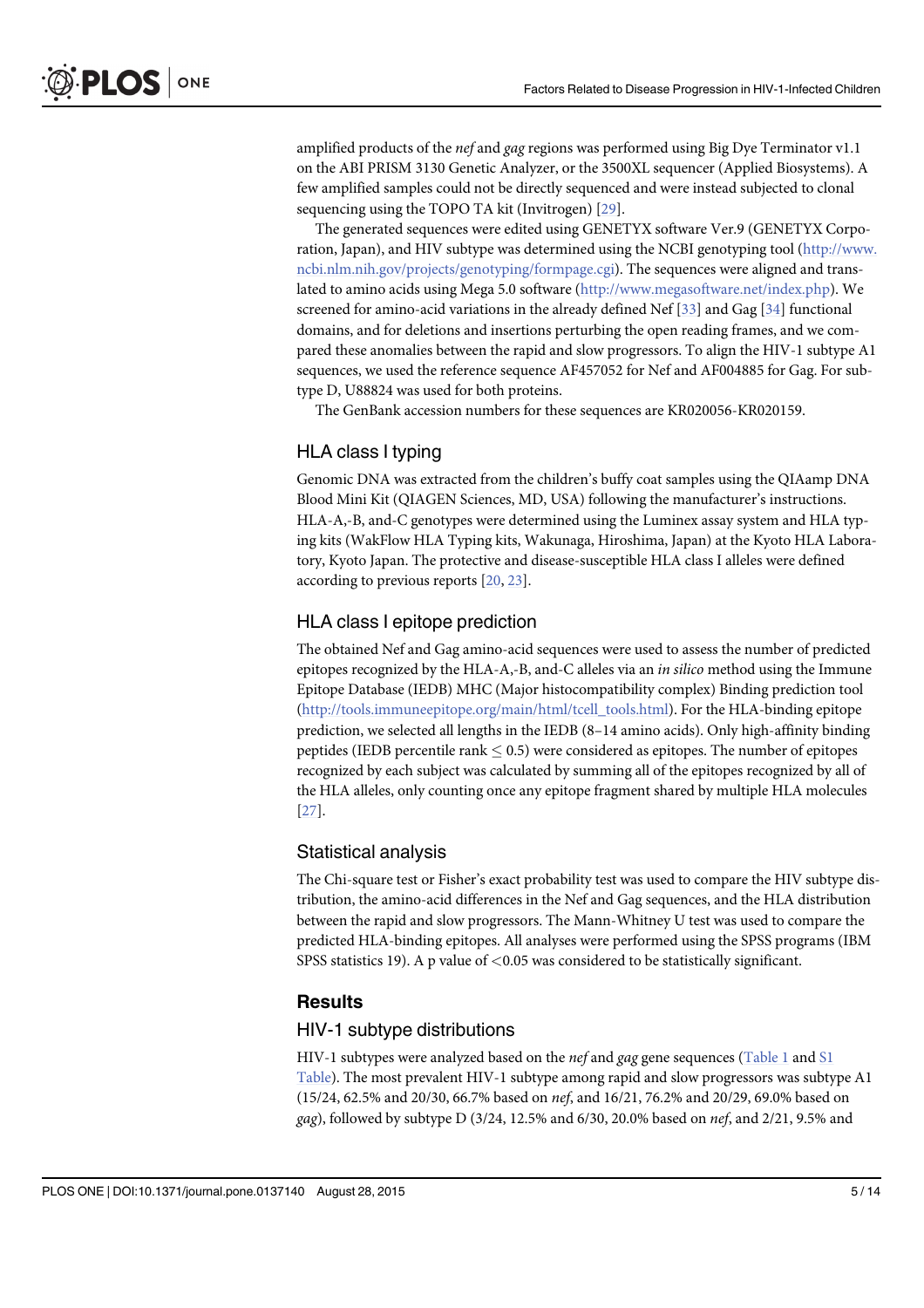4/29, 13.8% based on gag). Subtype C was detected only in the slow progressors (3/30, 10% based on nef and 4/29, 13.8% based on gag). Subtype distribution did not significantly differ between the rapid and slow progressors ( $p = 0.795$  for *nef* and  $p = 0.873$  for *gag*). Several samples showed discordant subtypes between gag and nef genes, consisting of mainly subtypes A1 and D.

#### Variations in the Nef and Gag proteins

We successfully obtained HIV-1 *nef* gene sequences for 54 children [24 rapid progressors (RP) and 30 slow progressors (SP)] and HIV-1 gag gene sequences for 50 children (21 RP and 29 SP) (Table 2). To determine the frequency of HIV-1 strains with amino acid substitutions in the Nef functional domains, and to evaluate their association with disease progression rates, we analyzed the Nef amino-acid sequences from 18 rapid progressors (15 with HIV-1 subtype A1 and 3 with subtype D) and 26 slow progressors (20 with subtype A1 and 6 with subtype D) comparing with the subtype-specific references (Tables 1 and 2).

Analysis of the ten Nef functional domains revealed no significant differences in the total number of amino-acid substitutions per child between the rapid progressors (median, 5; range, 2–10) and slow progressors (median, 5; range, 2–11) ( $p = 1$ ). In the PxxP3<sub>69–76</sub> (SH3 binding) region, amino-acid substitutions were more common among rapid progressors (6/18, 33.3%) than the slow progressors  $(2/26, 7.7%)$  (p = 0.048) (S2 Table). In particular, R71K/M/T was present in five (27.8%) rapid progressors (3K, 1M, and 1T) but in none of the slow progressors (p = 0.008). Within the acidic cluster region EEE $E_{62-65}$ , the amino-acid substitutions E64D/G were more common among slow progressors (5/26, 19.2%) than rapid progressors (0%), though this difference was not significant ( $p = 0.068$ ) ( $Fig 1$ ). Both groups exhibited amino-</u> acid insertions and deletions, with the most common insertions being at amino-acid positions 23 and 24. No large deletions were detected. We observed no significant between-group differences regarding the number of sequences with amino acid insertions (11/18, 61.1% of RP vs. 17/26, 65.4% of SP,  $p = 1$ ) and deletions (1/18, 5.6% of RP vs. 5/26, 19.2% of SP,  $p = 0.375$ ).

Analysis of the 19 Gag functional domains revealed no significant differences in the total number of amino-acid substitutions per functional domain between the rapid and slow progressors (all  $p>0.1$ , Table 3). We observed no significant between-group differences in the proportion of sequences with amino-acid insertions (5/18, 27.8% of RP vs. 13/24, 54.2% of SP,  $p = 0.120$ ) and deletions (10/18, 55.6% of RP vs. 12/24, 50% of SP,  $p = 0.718$ ).

#### Distribution of HLA class I alleles

HLA class I genotype was successfully analyzed in 46 of the 61 children, including 18 rapid progressors and 28 slow progressors. We identified 92 HLA-A alleles (36 in RP, 56 in SP), 90 HLA-B alleles (36 in RP, 54 in SP), and 72 HLA-C alleles (26 in RP, 46 in SP) (Table 4 and Table 2). The most commonly detected HLA-A alleles were  $A*02:01$  (11/92, 12.0%) and A\*74:01 (11/92, 12.0%), followed by A\*68:02 (9/92, 9.8%). The most common HLA-B allele was B\*53:01 (12/90, 13.3%), followed by B\*15:03 (11/90, 12.2%) and B\*42:01 (8/90, 8.9%). The most common HLA-C allele was Cw<sup>\*</sup>07:01 (11/72, 15.3%), followed by Cw<sup>\*</sup>04:01/07 (10/72, 13.9%) and Cw<sup>\*</sup>02:02 (9/72, 12.5%).

The previously reported HLA-A protective alleles  $A^*74:01$ ,  $A^*32:01$  and  $A^*26$  were more commonly found among slow progressors (14/28, 50.0%) than rapid progressors (2/18, 11.1%)  $(p = 0.010)$ . HLA-A\*74:01 was identified in 32.1% (9/28) of slow progressors compared to 5.6% (1/18; this subject is homozygous) of rapid progressors (p = 0.064). The proportion of the children with protective HLA-B alleles (e.g.,  $B^*58:01$  and  $B^*42:01$ ) and disease-susceptible HLA-B alleles (e.g.,  $B^*53:01$  and  $B^*45:01$ ) did not significantly differ between the RP and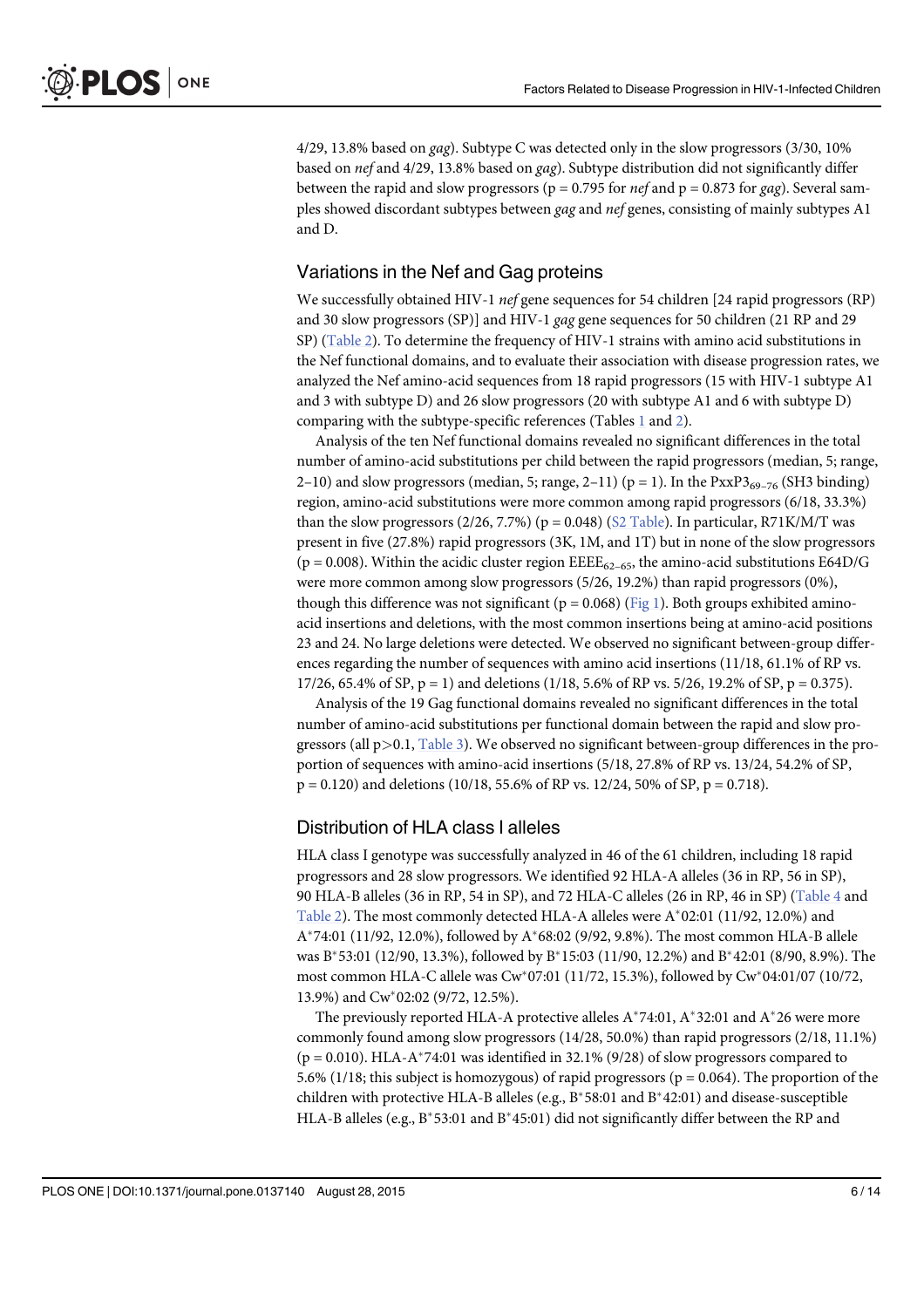

Fig 1. Comparison of amino acid variations in Nef functional domains of HIV-1 subtypes A1 and D. The graph shows the positions (based on HIV-1 HXB2) of amino acid variations within the Nef functional domains. To compare the difference per functional domain, the presence of different amino acids compared with the reference within that domain was considered "one". Comparisons were performed using the Fisher's exact test.

doi:10.1371/journal.pone.0137140.g001

SP: protective, 50.0% (9/18) vs. 33.3% (9/27), p = 0.35; disease-susceptible, 72.2% (13/18) vs.  $63.0\%$  (17/27), p = 0.75. However, HLA-B<sup>\*</sup>45:01 was more common among rapid progressors  $(6/18, 33.3%)$  than slow progressors  $(2/27, 7.4%)$  (p = 0.045). Overall, most children had a mixture of both protective and disease-susceptible alleles, regardless of their progression status (S1 Table).

#### Predicted HLA class I-related epitopes

Using the IEDB software, we determined which epitopes in the Nef and Gag proteins were recognized with high affinity by HLA class I in each subject. For the Nef protein ( $Fig 2$ ), a median of 4 epitopes (of 8–14 amino acids in length) were recognized by HLA-A in the slow progressors, compared to a median of 3 in rapid progressors ( $p = 0.059$ ). A median of 6 epitopes were recognized by HLA-B in both rapid and slow progressors ( $p = 0.606$ ). A median of 5 HLA-C-related epitopes were found in rapid progressors, compared to a median of 4 in slow progressors (p = 0.046). Regarding epitopes of specific lengths, HLA-B-related 12-mer epitopes were more common in the slow progressors than in the rapid progressors (median of 3 vs. 2,  $p = 0.037$ ).

For the Gag protein (Fig 3), a median of 8.5 HLA-A-related epitopes (of 8–14 amino acids in length) were found in slow progressors, compared to a median of 5.5 in rapid progressors  $(p = 0.125)$ . HLA-B-related epitopes showed no significant difference between the two groups (median 9 vs. 9.5,  $p = 0.846$ ). A median of 8 HLA-C-related epitopes were found in rapid progressors, compared to a median of 6 in slow progressors ( $p = 0.076$ ). Regarding epitopes of specific lengths, the slow progressors had marginally more HLA-A-related 9-mer epitopes (median 4 vs.  $1, p = 0.051$ ) and significantly more HLA-B-related 11-mer epitopes (median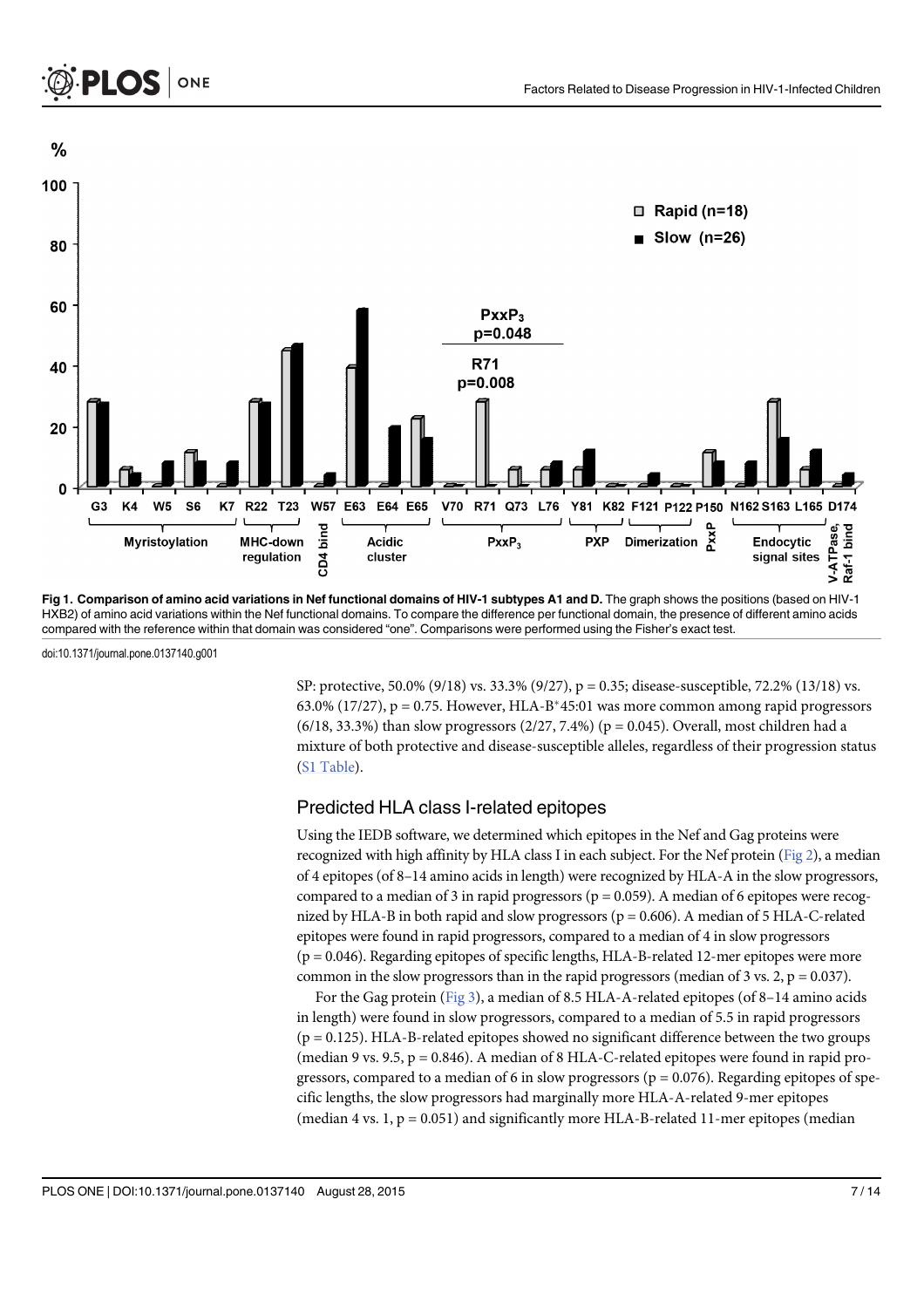| <b>Functional Domain</b>    | Rapid ( $n = 18$ ) | Slow ( $n = 24$ ) | p value      |
|-----------------------------|--------------------|-------------------|--------------|
|                             | %                  | $\%$              |              |
| Basic myristoylation        | 22.2               | 12.5              | 0.679        |
| Membrane binding            | 50                 | 62.5              | 0.533        |
| PIP2 Recognition motif      | 77.8               | 58.3              | 0.321        |
| Trimer interface 1          | 72.2               | 79.2              | 0.720        |
| Trimer interface 2          | 55.6               | 45.8              | 0.756        |
| Nuclear localization-2      | 100                | 95.8              | 1            |
| NTD-NTD Interface 1         | 22.2               | 12.5              | 0.679        |
| NTD-NTD Interface 2         | 11.1               | 12.5              | 1            |
| NTD-NTD Interface 3         | 27.8               | 29.2              | 1            |
| Cyclophilin-A Binding       | 61.1               | 50.0              | 0.542        |
| MHR (major Homology region) | 50                 | 45.8              | 1            |
| Dimerization                | 100                | 83.3              | 0.122        |
| Interaction domain          | 66.7               | 87.5              | 0.139        |
| Zinc motif 1                | 33.3               | 25.0              | 0.732        |
| Nucleocapsid basic domain   | 5.6                | 12.5              | 0.623        |
| Zinc motif 2                | 55.6               | 37.5              | 0.525        |
| Vpr binding 1               | $\Omega$           | 4.2               | $\mathbf{1}$ |
| <b>ALIX</b> interaction     | 100                | 100               | 1            |
| Vpr binding 2               | 0                  | 4.2               | 1            |

Table 3. The proportion of patients with substitutions in Gag functional domains.

doi:10.1371/journal.pone.0137140.t003

2 vs.  $1$ ,  $p = 0.029$ ) than the rapid progressors. On the other hand, HLA-C-related 11-mer epitopes were more commonly found in rapid progressors than slow progressors (median 1.5 vs.  $1, p = 0.044$ ).

#### **Discussion**

Several viral and host factors have been described as affecting disease progression, but most studies have investigated HIV-1-infected adults while few have examined this matter in HIV-1 vertically-infected children. In the present study, we analyzed the HIV-1 gag and nef gene sequences and the Gag and Nef amino acid sequences from pediatric patients classified as either rapid or slow progressors. Between these two groups, we compared the distribution of HLA alleles and the predicted HLA class I-related epitopes to elucidate possible factors related to disease progression.

The HIV-1 subtype distribution among the Kenyan children in this study was similar to previous reports from studies in Kenya [35, 36]. HIV-1 subtype A1 was predominant in the study children—representing 62.5% and 76.2% of all isolates as determined by the *nef* and gag sequences, respectively—followed by subtypes D and C. Some samples showed discordant subtypes between the *nef* and gag sequences, suggesting that the children were infected with recombinant viruses. A study in Uganda described a correlation between HIV-1 subtype D infection and rapid disease progression in adults, although HIV-1 load appeared to be the primary determinant [37]. However, our present findings indicated that subtype distribution did not significantly differ between the rapid and slow progressors.

HIV-1 Nef has been widely studied in relation to disease progression. Large amino acid deletions in Nef are reportedly related to slow disease progression [38], and some point mutations in HIV-1 nef genes have been shown to be related to either slow or rapid progression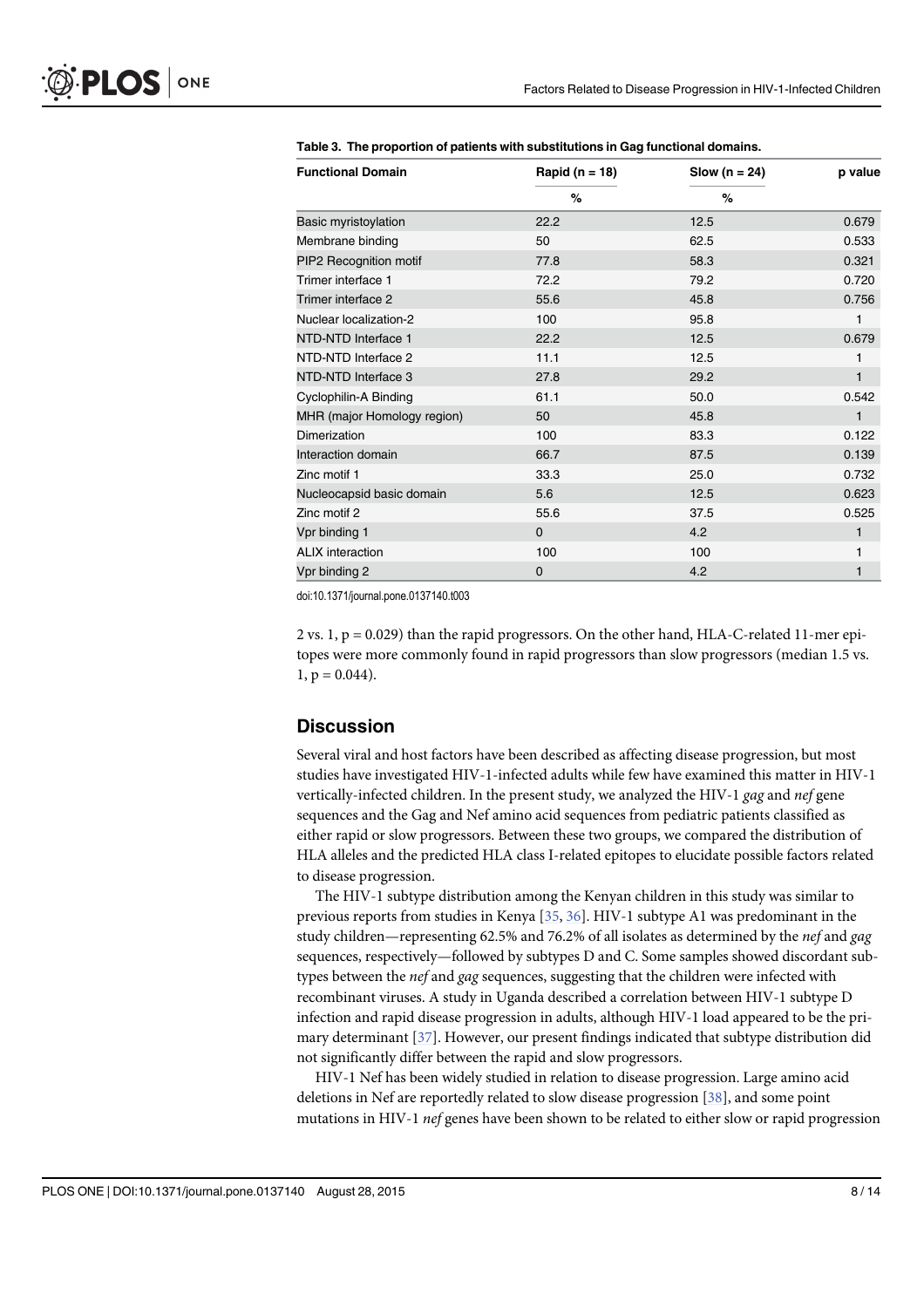

| A alleles                    | $(n = 92)$ | <b>B</b> alleles                          | $(n = 90)$ | C alleles | $(n = 72)$ |
|------------------------------|------------|-------------------------------------------|------------|-----------|------------|
|                              | Number (%) |                                           | Number (%) |           | Number (%) |
| *02:01                       | 11 (12.0)  | $*53:01^{b}$                              | 12 (13.3)  | *07:01    | 11 (15.3)  |
| $*74:01^a$                   | 11(12.0)   | *15:03                                    | 11(12.2)   | *04:01/07 | 10(13.9)   |
| *68:02                       | 9(9.8)     | $*42:01^a$                                | 8(8.9)     | *02:02    | 9(12.5)    |
| *23:01                       | 8(8.7)     | $*45:01^{b}$                              | 8(8.9)     | *06:02    | 8(11.1)    |
| $*01:01$                     | 7(7.6)     | *07:02 <sup>b</sup>                       | 5(5.6)     | *17:01    | 6(8.3)     |
| *29:01                       | 6(6.5)     | *49:01                                    | 5(5.6)     | *16:01    | 5(6.9)     |
| *30:01                       | 5(5.4)     | $*58:02^{b}$                              | 5(5.6)     | *12:03    | 4(5.6)     |
| *02:02                       | 5(5.4)     | $*58:01^a$                                | 4(4.4)     | $*04:01$  | 3(4.2)     |
| *30:02                       | 5(5.4)     | $*08:01^{b}$                              | 3(3.3)     | *03:02    | 2(2.8)     |
| *30:04                       | 4(4.3)     | $*81:01^a$                                | 3(3.3)     | *06:06    | 2(2.8)     |
| $*32:01^a$                   | 3(3.3)     | $*18:01^{b}$                              | 2(2.2)     | *07:02/05 | 2(2.8)     |
| $*03:01$                     | 2(2.2)     | $*35:01^b$                                | 2(2.2)     | *08:02    | 2(2.8)     |
| *24:02                       | 2(2.2)     | $*44:03^a$                                | 2(2.2)     | *07:02/07 | 2(2.8)     |
| *26:01 <sup>a</sup>          | 2(2.2)     | *51:01/12 <sup>b</sup> ,                  | 2(2.2)     | *07:04    | 1(1.4)     |
| $*33:01$                     | 2(2.2)     | *15:10, *15:17                            | 1(1.1)     | *15:02    | 1(1.4)     |
| *34:02                       | 2(2.2)     | *35:02 <sup>b</sup> , *38:01              | 1(1.1)     | *15:03    | 1(1.4)     |
| *01:03, *02:05               | 1(1.1)     | *39:10, *40:06                            | 1(1.1)     | *15:05    | 1(1.4)     |
| *26:12 <sup>a</sup> , *29:02 | 1(1.1)     | *41:02, *44:15                            | 1(1.1)     | *16:02    | 1(1.4)     |
| $*36:01^b, *66:01$           | 1(1.1)     | *57:02 <sup>a</sup> , *57:03 <sup>b</sup> | 1(1.1)     | *18:01    | 1(1.4)     |
| *11:01, *33:03               | 1(1.1)     | *15:31, *39:01                            | 1(1.1)     |           |            |
|                              |            | *41:01, *50:01                            | 1(1.1)     |           |            |
|                              |            | *44:03/26                                 | 1(1.1)     |           |            |

#### Table 4. Frequency of HLA alleles in the study subjects.

<sup>a</sup>: protective alleles

<sup>b</sup>: disease-susceptible alleles [20, 23].

doi:10.1371/journal.pone.0137140.t004

A: HLA-A (All 8-14-mer) **B: HLA-B (All 8-14-mer) C: HLA-C (All 8-14-mer)** D: HLA-B (12-mer)  $p=0.059$ p=0.606 p=0.046 p=0.037  $10$  $\circ$  $10$ 10  $\circ$ 8  $\infty$  o 8 8 00 000  $\mathsf{o}$ 6 6 popm p  $0.0.0$ 6  $000$ 00 **@** 0 **®** ഠ ഠ ൈ ഠ o  $\circ$  $\circ$ 4  $\circ$   $\circ$ 4  $0000$ 4 oo o  $\circ$  $\circ$ o  $\circ$  $\overline{2}$  $\overline{2}$  $\circ$  $\circ$  $000$  $\circ$  $000000$  $\overline{2}$  $\alpha$  $\Omega$  $\circ$  $m$  no  $\mathbf 0$ O  $\mathbf 0$ Rapid Rapid Slow Rapid **Slow Slow** Rapid Slow  $(n=16)$  $(n=26)$  $(n=16)$  $(n=25)$  $(n=13)$  $(n=21)$  $(n=16)$  $(n=25)$ 

Fig 2. Comparison of the number of predicted HLA class I related Nef epitopes. The total number of Nef epitopes (of 8-14 amino acids in length) recognized in silico by an individual's HLA-A (A), HLA-B (B), and HLA-C (C), as well as the specific 12-mer length peptide recognized by HLA-B (D). Each dot represents a result from an individual study subject. Closed circles represent rapid progressors, and open circles represent slow progressors. Horizontal lines indicate the median number of epitopes. Statistical analyses were performed using the Mann-Whitney U test.

doi:10.1371/journal.pone.0137140.g002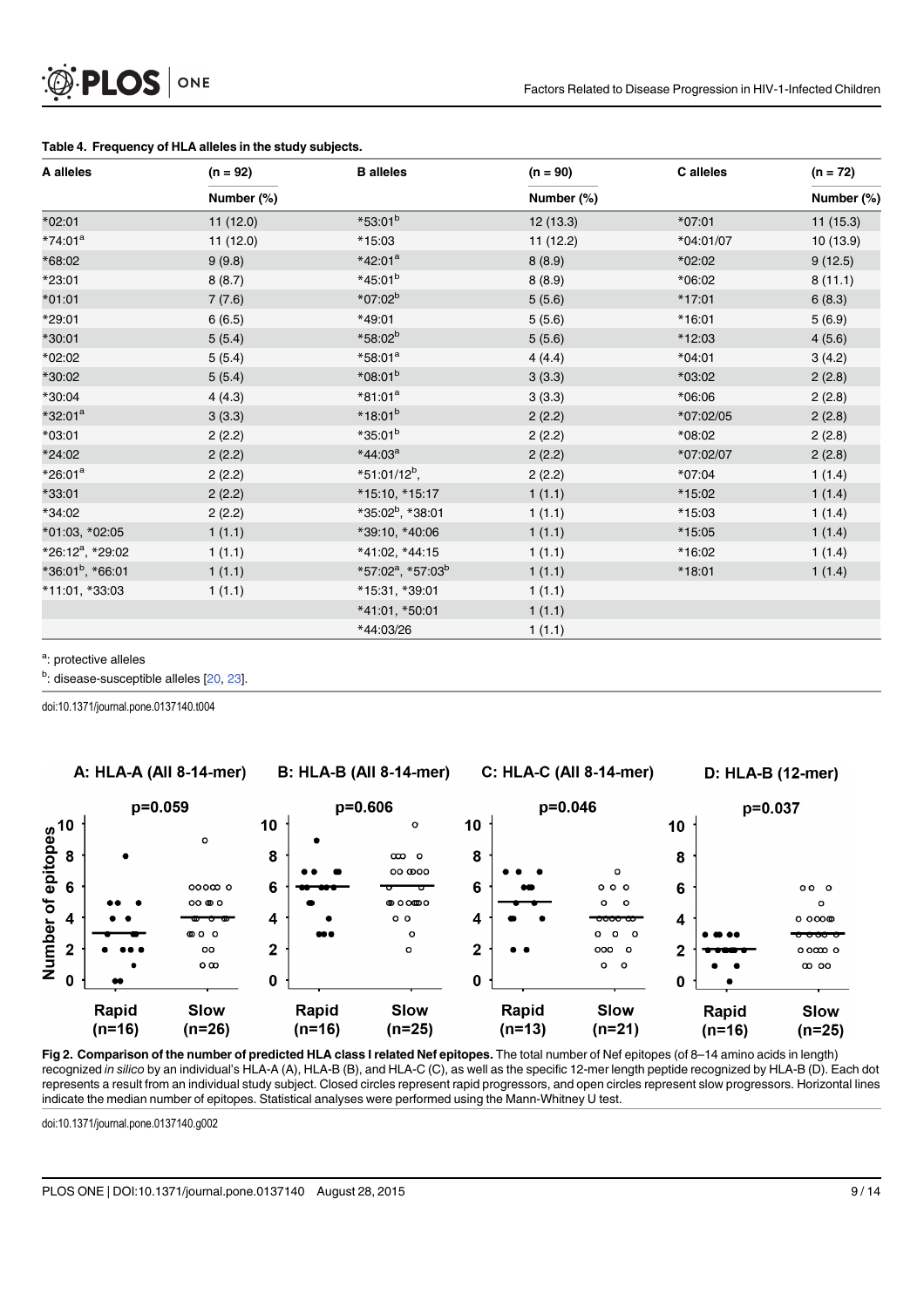

Fig 3. Comparison of the number of predicted HLA class I related Gag epitopes. The total number of Gag epitopes (of 8-14 amino acids in length) recognized in silico by an individual's HLA-A (A), HLA-B (B), and HLA-C (C), as well as epitopes of specific lengths that showed statistically significant differences, including 9-mer-HLA-A (D), 11-mer-HLA-B (E), and-HLA-C (F). Closed circles represent rapid progressors and open circles represent slow progressors. Horizontal lines indicate the median number of epitopes. Statistical analyses were performed using the Mann-Whitney U test.

doi:10.1371/journal.pone.0137140.g003

[10, 11]. Our present sequence analyses of HIV-1 strains isolated from rapid and slow progressors demonstrated amino acid substitutions scattered throughout the whole length of the Nef proteins, with no significant between-group differences in the amino acid deletions and insertions. This is consistent with previous studies  $[14, 39, 40]$  in which slow progressors did not show large deletions or extremely high numbers of deletions in the Nef protein. In the HIV-1 Nef functional domains, the proline-rich SH3 binding domain  $(PxxP_3)$  reportedly mediates interactions between Nef and signaling molecules, such as Hck and Lyn, which are essential for HIV-1 infectivity [41]. It is also a critical motif for MHC-I downregulation [42]. In this domain, the amino acid substitutions R71K/M/T were present in five rapid progressors and in none of the slow progressors. This may suggest that these substitutions are related to rapid disease progression. However, R71K, which was found in three of the five rapid progressors, is also commonly found in other HIV-1 subtype A1 and D strains according to the Los Alamos compendium ([http://www.hiv.lanl.gov/content/sequence/HIV/COMPENDIUM/](http://www.hiv.lanl.gov/content/sequence/HIV/COMPENDIUM/2013/hiv1prot.pdf) [2013/hiv1prot.pdf](http://www.hiv.lanl.gov/content/sequence/HIV/COMPENDIUM/2013/hiv1prot.pdf)). Thus, R71K might be a normal variation of HIV-1 subtypes A1 and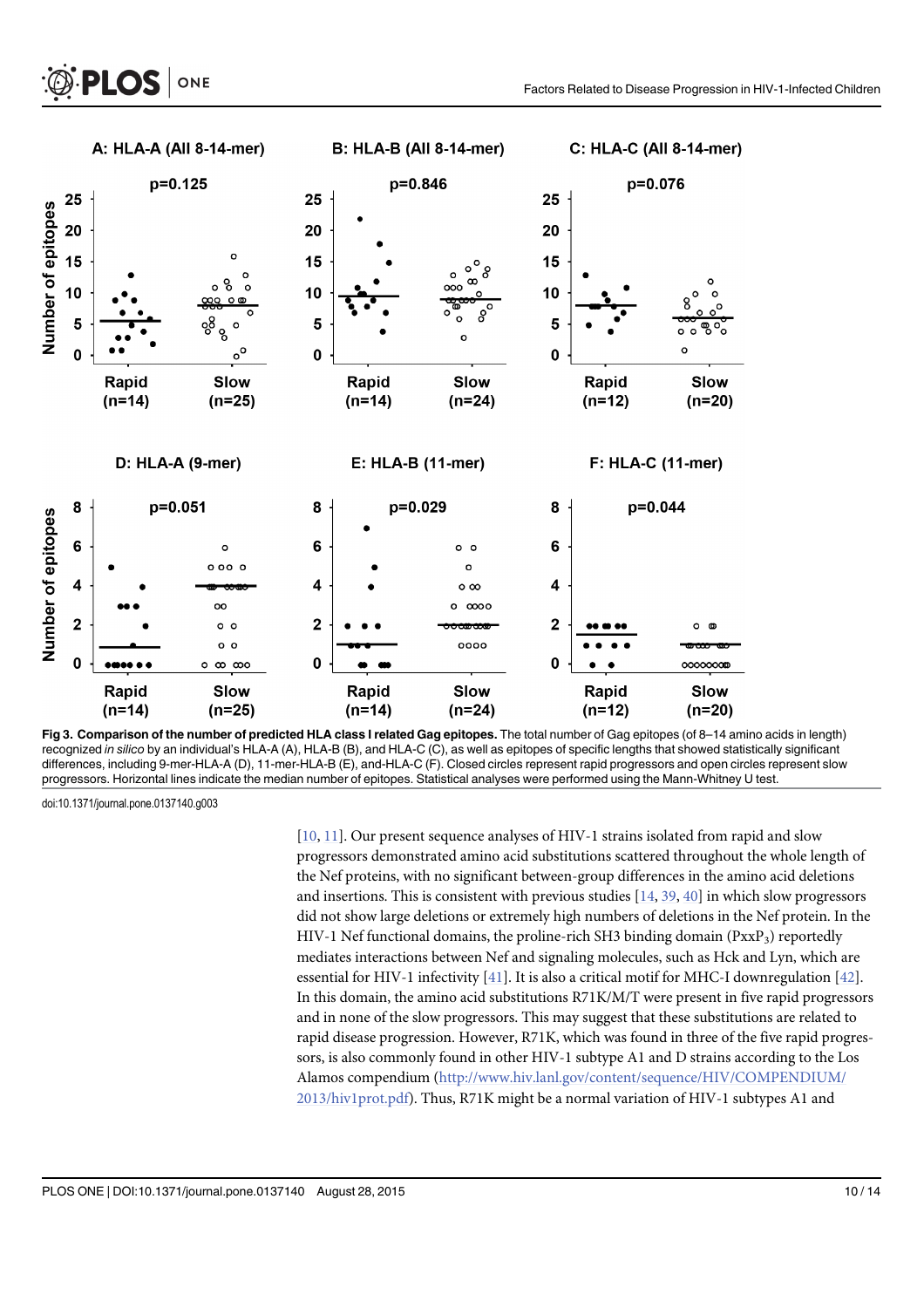D. Additionally, all five children with R71K/M/T substitutions also had reported disease-susceptible HLA-B alleles (e.g.,  $*08:01$ ,  $*07:02$ , and  $*45:01$ ) and did not have any reported protective HLA-A and B alleles [20]. With regard to the Gag protein, we found no significant between-group differences in the amino acid variations, insertions, or deletions. These results suggest that the HIV-1 Nef and Gag sequence variations are not as important as HLA in influencing disease progression in Kenyan children.

Our present findings showed that the most frequent HLA class I alleles were HLA- $A^*02:01$ , B<sup>\*</sup>15:03, and C<sup>\*</sup>07:01, which is consistent with the results of previous studies in Kenya [ $43, 44$ ]. This result indicated that our study group—consisting of HIV-1-infected children of different Kenyan ethnicities—is representative of Kenyans with regard to HLA allele distribution. The protective HLA-A alleles  $*74:01$ ,  $*32:01$  and  $*26$  were significantly more common among the slow progressors than the rapid progressors. This supports previous findings regarding the role of HLA-A\*74:01 in slow disease progression  $[45-47]$ . On the other hand, the disease-susceptible allele HLA-B<sup>\*</sup>45:01 was found more commonly among rapid progressors, thus confirming its role in rapid disease progression. These results support the hypothesis that the HLA class I may play an important role in disease progression.

We also analyzed the HLA class I-related epitopes, which are a main factor of the interaction between the host HLA and the virus. For both the Nef and Gag proteins, when considering all epitopes of 8–14 amino acids in length, the slow progressors showed a tendency to recognize more HLA-A-related epitopes. Compared to the rapid progressors, the slow progressors showed more 9-mer predicted Gag epitopes recognized by HLA-A and 11-mer epitopes recognized by HLA-B, and 12-mer Nef epitopes recognized by HLA-B. These results are consistent with the findings of other *in silico* studies  $[27, 48]$ , indicating that slow progressors recognize more epitopes than rapid progressors. Similarly, it has generally been observed in vitro that LTNP present a broader CTL response, recognizing a larger set of CTL epitopes compared to progressors [49]. On the other hand, HLA-C-related epitopes were more commonly found in the rapid progressors than the slow progressors, suggesting that the higher number of HLA-C-recognized epitopes was not related to the slow progression; however, further studies are required for confirmation. These results are consistent with previous reports that HIV-1 progression towards AIDS is mainly determined by the HLA molecule peptide binding capability, which is responsible for epitope presentation and the possibility of mounting an efficient anti-HIV immune response [26].

The present study had several limitations, including the relatively small number of study subjects, the different numbers of samples used for each analysis, and the fact that a majority of the samples from the rapid progressors were collected after ART initiation. However, the 2013 WHO guidelines recommend that ART should be initiated in all HIV-infected children below five years of age, regardless of WHO clinical stage or CD4 cell count. Thus, the present study represents an increasingly rare opportunity to study the "rapid and slow progressors" within this population of children.

In conclusion, our present findings showed that the slow and rapid progressors did not have distinct sequence variations in both Nef and Gag. Compared to the rapid progressors, the slow progressors had more protective HLA-A alleles and more HLA-B-related epitopes in both Nef and Gag. These results suggest that the HLA, a host factor, plays a more important role in disease progression than the sequence variations in HIV-1 Nef and Gag among HIV-1-infected Kenyan children.

#### Supporting Information

[S1 Table](http://www.plosone.org/article/fetchSingleRepresentation.action?uri=info:doi/10.1371/journal.pone.0137140.s001). The characteristics of each subject. (XLSX)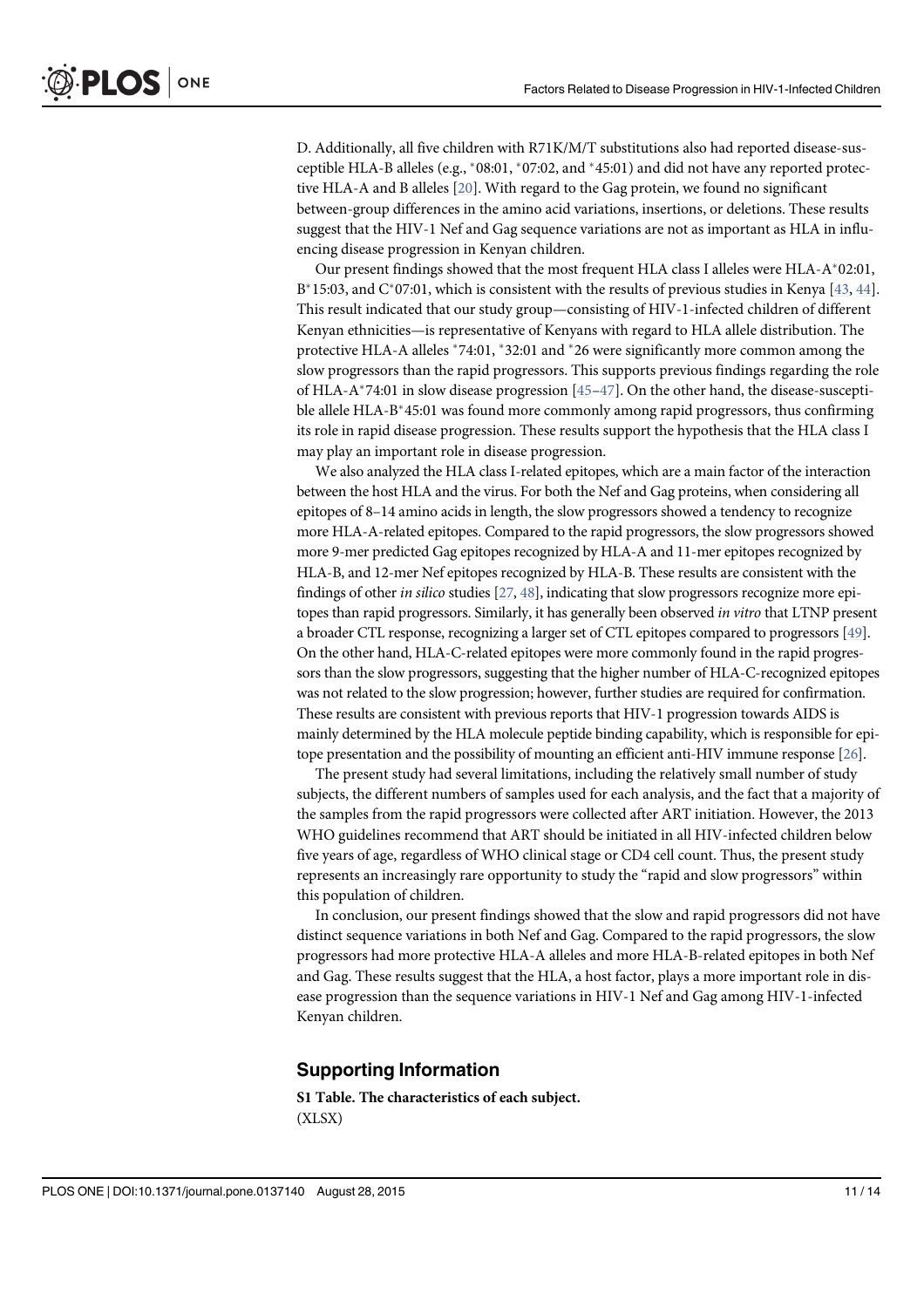[S2 Table](http://www.plosone.org/article/fetchSingleRepresentation.action?uri=info:doi/10.1371/journal.pone.0137140.s002). The proportion of patients with substitutions in Nef functional domains. (DOCX)

#### Acknowledgments

The authors are grateful to the children who participated in this study. The authors also thank the director of KEMRI and the staff of the Nyumbani children's home for their support and help with sample and data collection.

#### Author Contributions

Conceived and designed the experiments: XB R. Lihana HI. Performed the experiments: MCS XB R. Lihana R. Lwembe AP TP RM. Analyzed the data: MCS XB R. Lihana AI AP TP RM HI. Contributed reagents/materials/analysis tools: HI MO. Wrote the paper: MCS XB R. Lihana AI AP TP RM MO EMS HI.

#### References

- Poropatich K, Sullivan DJ Jr. Human immunodeficiency virus type 1 long-term non-progressors: the viral, genetic and immunological basis for disease non-progression. J Gen Virol. 2011; 92(Pt 2): 247– 268. doi: [10.1099/vir.0.027102-0](http://dx.doi.org/10.1099/vir.0.027102-0) PMID: [21106806](http://www.ncbi.nlm.nih.gov/pubmed/21106806)
- 2. Gurdasani D, Iles L, Dillon DG, Young EH, Olson AD, Naranbhai V, et al. A systematic review of defini-tions of extreme phenotypes of HIV control and progression. AIDS. 2014; 28(2): 149-162. doi: [10.](http://dx.doi.org/10.1097/QAD.0000000000000049) [1097/QAD.0000000000000049](http://dx.doi.org/10.1097/QAD.0000000000000049) PMID: [24149086](http://www.ncbi.nlm.nih.gov/pubmed/24149086)
- 3. Muenchhoff M, Prendergast AJ, Goulder PJ. Immunity to HIV in Early Life. Front Immunol. 2014; 5: 391. doi: [10.3389/fimmu.2014.00391](http://dx.doi.org/10.3389/fimmu.2014.00391) PMID: [25161656](http://www.ncbi.nlm.nih.gov/pubmed/25161656)
- 4. Newell ML, Coovadia H, Cortina-Borja M, Rollins N, Gaillard P, Dabis F. Mortality of infected and uninfected infants born to HIV-infected mothers in Africa: a pooled analysis. Lancet. 2004; 364(9441): 1236–1243. PMID: [15464184](http://www.ncbi.nlm.nih.gov/pubmed/15464184)
- 5. Rimawi BH, Rimawi RH, Micallef M, Pinckney L, Fowler SL, Dixon TC. Pediatric HIV Long-Term Nonprogressors. Case Rep Infect Dis. 2014; 2014: 752312. doi: [10.1155/2014/752312](http://dx.doi.org/10.1155/2014/752312) PMID: [25247098](http://www.ncbi.nlm.nih.gov/pubmed/25247098)
- 6. Alexander L, Cuchura L, Simpson BJ, Andiman WA. Virologic and host characteristics of human immunodeficiency virus type 1-infected pediatric long term survivors. Pediatr Infect Dis J. 2006; 25(2): 135– 141. PMID: [16462290](http://www.ncbi.nlm.nih.gov/pubmed/16462290)
- 7. Langford SE, Ananworanich J, Cooper DA. Predictors of disease progression in HIV infection: a review. AIDS Res Ther. 2007; 4: 11. PMID: [17502001](http://www.ncbi.nlm.nih.gov/pubmed/17502001)
- 8. Singh KK, Spector SA. Host genetic determinants of human immunodeficiency virus infection and disease progression in children. Pediatr Res. 2009; 65(5 Pt 2): 55R–63R. doi: [10.1203/PDR.](http://dx.doi.org/10.1203/PDR.0b013e31819dca03) [0b013e31819dca03](http://dx.doi.org/10.1203/PDR.0b013e31819dca03) PMID: [19190524](http://www.ncbi.nlm.nih.gov/pubmed/19190524)
- 9. Wang. Viral factors in non-progression. Front Immunol. 2013; 4: 355. doi: [10.3389/fimmu.2013.00355](http://dx.doi.org/10.3389/fimmu.2013.00355) PMID: [24400003](http://www.ncbi.nlm.nih.gov/pubmed/24400003)
- 10. Kirchhoff F, Easterbrook PJ, Douglas N, Troop M, Greenough TC, Weber J, et al. Sequence variations in human immunodeficiency virus type 1 Nef are associated with different stages of disease. J Virol. 1999; 73(7): 5497–5508. PMID: [10364298](http://www.ncbi.nlm.nih.gov/pubmed/10364298)
- 11. Casartelli N, Di Matteo G, Argentini C, Cancrini C, Bernardi S, Castelli G, et al. Structural defects and variations in the HIV-1 nef gene from rapid, slow and non-progressor children. AIDS. 2003; 17(9): 1291–1301. PMID: [12799550](http://www.ncbi.nlm.nih.gov/pubmed/12799550)
- 12. Alexander L, Weiskopf E, Greenough TC, Gaddis NC, Auerbach MR, Malim MH, et al. Unusual polymorphisms in human immunodeficiency virus type 1 associated with nonprogressive infection. J Virol. 2000; 74(9): 4361–4376. PMID: [10756051](http://www.ncbi.nlm.nih.gov/pubmed/10756051)
- 13. Prince JL, Claiborne DT, Carlson JM, Schaefer M, Yu T, Lahki S, et al. Role of transmitted Gag CTL polymorphisms in defining replicative capacity and early HIV-1 pathogenesis. PLoS Pathog. 2012; 8 (11):e1003041. doi: [10.1371/journal.ppat.1003041](http://dx.doi.org/10.1371/journal.ppat.1003041) PMID: [23209412](http://www.ncbi.nlm.nih.gov/pubmed/23209412)
- 14. Pushker R, Jacque JM, Shields DC. Meta-analysis to test the association of HIV-1 nef amino acid differences and deletions with disease progression. J Virol. 2010; 84(7): 3644–3653. doi: [10.1128/JVI.](http://dx.doi.org/10.1128/JVI.01959-09) [01959-09](http://dx.doi.org/10.1128/JVI.01959-09) PMID: [20071583](http://www.ncbi.nlm.nih.gov/pubmed/20071583)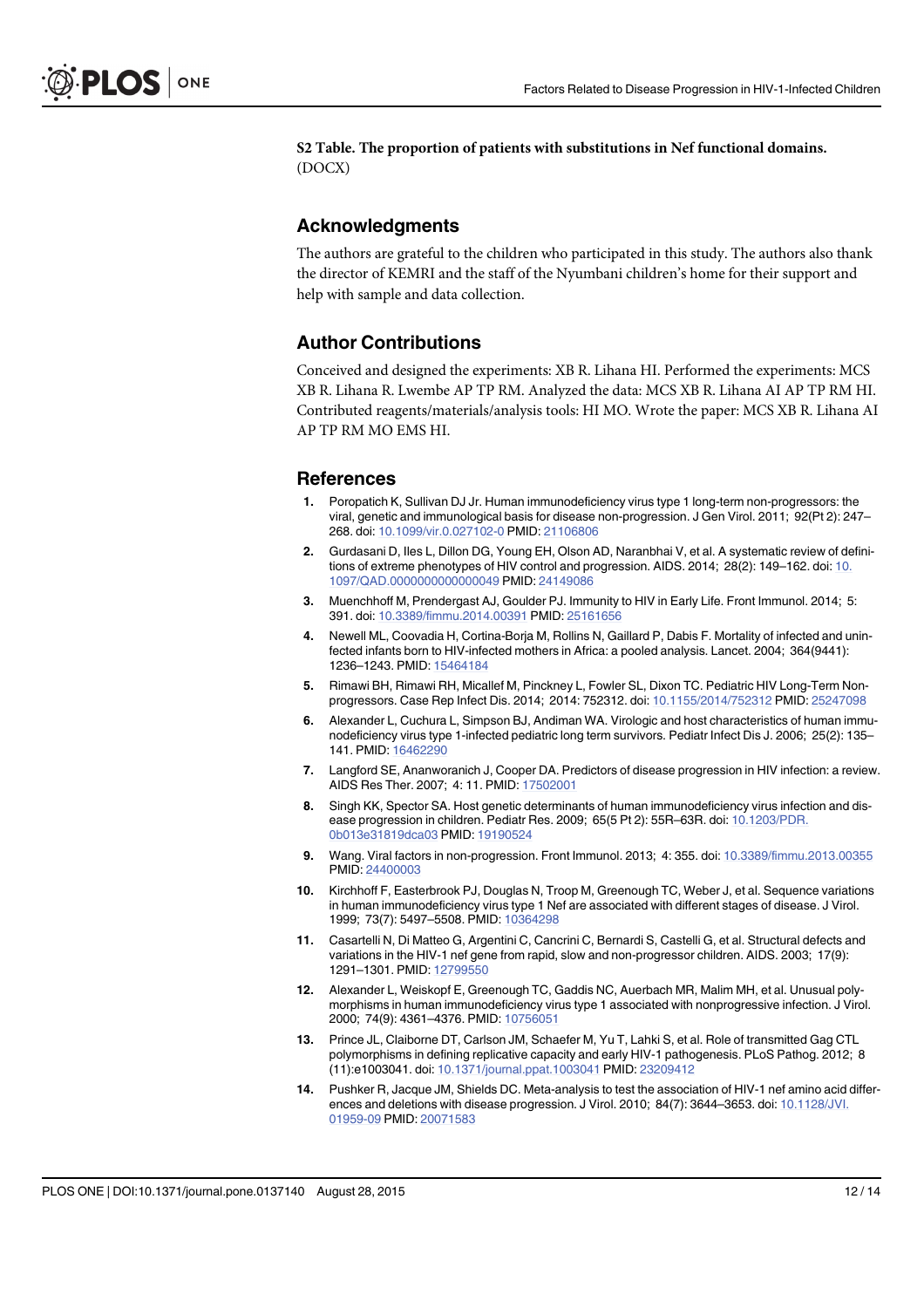- 15. Miura T, Brockman MA, Brumme CJ, Brumme ZL, Carlson JM, Pereyra F, et al. Genetic characterization of human immunodeficiency virus type 1 in elite controllers: lack of gross genetic defects or common amino acid changes. J Virol. 2008; 82(17): 8422–8430. doi: [10.1128/JVI.00535-08](http://dx.doi.org/10.1128/JVI.00535-08) PMID: [18562530](http://www.ncbi.nlm.nih.gov/pubmed/18562530)
- 16. Miura T, Brockman MA, Brumme ZL, Brumme CJ, Pereyra F, Trocha A, et al. HLA-associated alterations in replication capacity of chimeric NL4-3 viruses carrying gag-protease from elite controllers of human immunodeficiency virus type 1. J Virol. 2009; 83(1): 140–149. doi: [10.1128/JVI.01471-08](http://dx.doi.org/10.1128/JVI.01471-08) PMID: [18971283](http://www.ncbi.nlm.nih.gov/pubmed/18971283)
- 17. Miura T, Brumme CJ, Brockman MA, Brumme ZL, Pereyra F, Block BL, et al. HLA-associated viral mutations are common in human immunodeficiency virus type 1 elite controllers. J Virol. 2009; 83(7): 3407–3412. doi: [10.1128/JVI.02459-08](http://dx.doi.org/10.1128/JVI.02459-08) PMID: [19153230](http://www.ncbi.nlm.nih.gov/pubmed/19153230)
- 18. Jia M, Hong K, Chen J, Ruan Y, Wang Z, Su B, et al. Preferential CTL targeting of Gag is associated with relative viral control in long-term surviving HIV-1 infected former plasma donors from China. Cell Res. 2012; 22(5): 903–914. doi: [10.1038/cr.2012.19](http://dx.doi.org/10.1038/cr.2012.19) PMID: [22290423](http://www.ncbi.nlm.nih.gov/pubmed/22290423)
- 19. Hutter G, Nowak D, Mossner M, Ganepola S, Mussig A, Allers K, et al. Long-term control of HIV by CCR5 Delta32/Delta32 stem-cell transplantation. N Engl J Med. 2009; 360(7): 692–698. doi: [10.1056/](http://dx.doi.org/10.1056/NEJMoa0802905) [NEJMoa0802905](http://dx.doi.org/10.1056/NEJMoa0802905) PMID: [19213682](http://www.ncbi.nlm.nih.gov/pubmed/19213682)
- 20. Goulder PJ, Walker BD. HIV and HLA class I: an evolving relationship. Immunity. 2012; 37(3): 426– 440. doi: [10.1016/j.immuni.2012.09.005](http://dx.doi.org/10.1016/j.immuni.2012.09.005) PMID: [22999948](http://www.ncbi.nlm.nih.gov/pubmed/22999948)
- 21. Martin MP, Carrington M. Immunogenetics of HIV disease. Immunol Rev. 2013; 254(1): 245–264. doi: [10.1111/imr.12071](http://dx.doi.org/10.1111/imr.12071) PMID: [23772624](http://www.ncbi.nlm.nih.gov/pubmed/23772624)
- 22. An P. Winkler CA. Host genes associated with HIV/AIDS: advances in gene discovery. Trends Genet. 2010; 26(3): 119–131. doi: [10.1016/j.tig.2010.01.002](http://dx.doi.org/10.1016/j.tig.2010.01.002) PMID: [20149939](http://www.ncbi.nlm.nih.gov/pubmed/20149939)
- 23. Trachtenberg EA, Erlich HA. A Review of the Role of the Human Leukocyte Antigen (HLA) System as a Host Immunogenetic Factor Influencing HIV Transmission and Progression to AIDS,pp. I-43–60, in HIV Molecular Immunology 2001. Edited by: Korber BT, Brander C, Haynes BF, Koup R, Kuiken C, Moore JP, Walker BD, and Watkins D. Published by: Theoretical Biology and Biophysics Group, Los Alamos National Laboratory, Los Alamos, NM, LA-UR 02–2877.
- 24. Carrington M, O'Brien SJ. The influence of HLA genotype on AIDS. Annu Rev Med. 2003; 54: 535– 551. PMID: [12525683](http://www.ncbi.nlm.nih.gov/pubmed/12525683)
- 25. Naruto T, Gatanaga H, Nelson G, Sakai K, Carrington M, Oka S, et al. HLA class I-mediated control of HIV-1 in the Japanese population, in which the protective HLA-B\*57 and HLA-B\*27 alleles are absent. J Virol. 2012; 86(19): 10870–10872. doi: [10.1128/JVI.00689-12](http://dx.doi.org/10.1128/JVI.00689-12) PMID: [22811530](http://www.ncbi.nlm.nih.gov/pubmed/22811530)
- 26. Scherer A, Frater J, Oxenius A, Agudelo J, Price DA, Gunthard HF, et al. Quantifiable cytotoxic T lymphocyte responses and HLA-related risk of progression to AIDS. Proc Natl Acad Sci U S A. 2004; 101 (33): 12266-12270. PMID: [15302942](http://www.ncbi.nlm.nih.gov/pubmed/15302942)
- 27. Grifoni A, Montesano C, Palma P, Giovannetti M, Castelli-Gattinara G, Ciccozzi M, et al. Role of individual's T-cell immunome in controlling HIV-1 progression. Immunology. 2014; 143(4): 631–639. doi: [10.](http://dx.doi.org/10.1111/imm.12344) [1111/imm.12344](http://dx.doi.org/10.1111/imm.12344) PMID: [24954875](http://www.ncbi.nlm.nih.gov/pubmed/24954875)
- 28. Lwembe R, Lihana RW, Ochieng W, Panikulam A, Mongoina CO, Palakudy T, et al. Changes in the HIV type 1 envelope gene from non-subtype B HIV type 1-infected children in Kenya. AIDS Res Hum Retroviruses. 2009; 25(2): 141–147. doi: [10.1089/aid.2008.0144](http://dx.doi.org/10.1089/aid.2008.0144) PMID: [19108688](http://www.ncbi.nlm.nih.gov/pubmed/19108688)
- 29. Lwembe R, Ochieng W, Panikulam A, Mongoina CO, Palakudy T, Koizumi Y, et al. Anti-retroviral drug resistance-associated mutations among non-subtype B HIV-1-infected Kenyan children with treatment failure. J Med Virol. 2007; 79(7): 865–872. PMID: [17516531](http://www.ncbi.nlm.nih.gov/pubmed/17516531)
- 30. Lihana RW, Lwembe RM, Bi X, Ochieng W, Panikulam A, Palakudy T, et al. Efficient monitoring of HIV-1 vertically infected children in Kenya on first-line antiretroviral therapy. J Clin Virol. 2011; 52(2): 123– 128. doi: [10.1016/j.jcv.2011.06.014](http://dx.doi.org/10.1016/j.jcv.2011.06.014) PMID: [21798798](http://www.ncbi.nlm.nih.gov/pubmed/21798798)
- 31. Jubier-Maurin V, Saragosti S, Perret JL, Mpoudi E, Esu-Williams E, Mulanga C, et al. Genetic characterization of the nef gene from human immunodeficiency virus type 1 group M strains representing genetic subtypes A, B, C, E, F, G, and H. AIDS Res Hum Retroviruses. 1999; 15(1): 23–32. PMID: [10024049](http://www.ncbi.nlm.nih.gov/pubmed/10024049)
- 32. Currier JR, Visawapoka U, Tovanabutra S, Mason CJ, Birx DL, McCutchan FE, et al. CTL epitope distribution patterns in the Gag and Nef proteins of HIV-1 from subtype A infected subjects in Kenya: use of multiple peptide sets increases the detectable breadth of the CTL response. BMC Immunol. 2006; 7: 8. PMID: [16620386](http://www.ncbi.nlm.nih.gov/pubmed/16620386)
- 33. Geyer M, Fackler OT, Peterlin BM. Structure—function relationships in HIV-1 Nef. EMBO Rep. 2001; 2 (7): 580–585. PMID: [11463741](http://www.ncbi.nlm.nih.gov/pubmed/11463741)